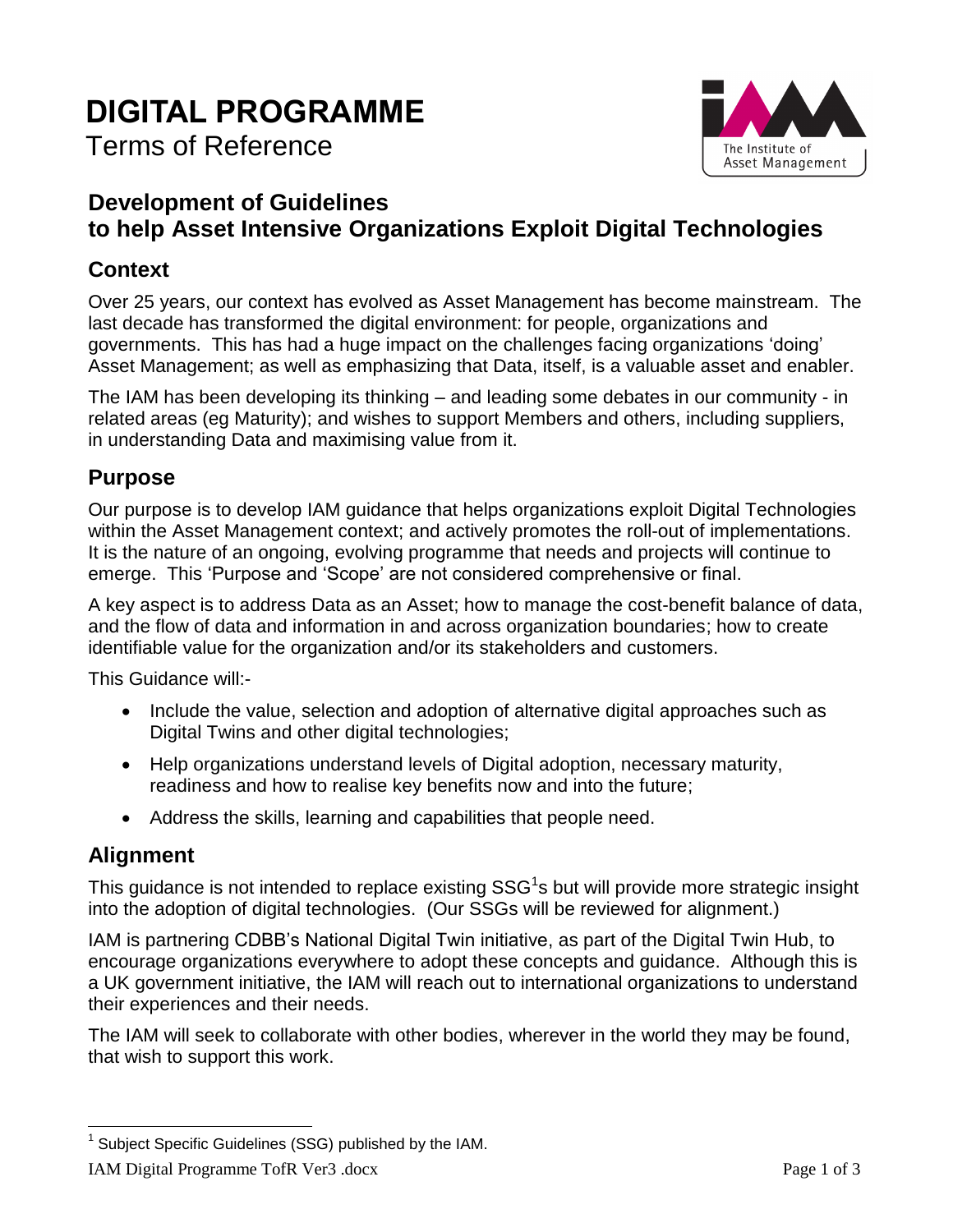## **Scope**

The scope of the guidance will cover:

- The whole lifecycle of the Management of Assets, the corresponding information needs and technology, and the handover and governance of information across different stages of the lifecycle.
- All aspects of information management including: information requirements, information models, information standards including any industry standards, common data environments and digital twins. However, the technical design of architecture and data structures and frameworks are out of scope both because that would duplicate work done elsewhere and also this is not an IAM strength.
- Methods for determining the value from, as well as the value of, information and data and how to best exploit benefits from digital and digitisation.

## **Approach**

In addition to the Steering Group, Working Groups will be established to undertake the activities proposed. We expect that there will be multiple workstreams of differing durations.

#### **Governance**

The Steering Group is authorized by IAM Board and will review regularly its best size and mix (and TofR), making recommendations to Board. It is essential that IAM Chapters are properly represented and the knowledge products and publications will be governed by IAM Faculty processes.

We shall involve the vendor community whilst retaining editorial control.

The following people were invited to form the initial Steering Group:

- Richard Edwards Chair and IAM Lead (Past President & Board Member)
- Mildred Chau Head of Enterprise Asset Management, MTA, USA
- Davin Crowley-Sweet Chief Data Officer, Highways England, IAM Patron
- Brendan Kaplan, Enterprise Data Standards & Strategic Initiatives, MTA **Transformation**
- Tim Kersley Head of Asset Management Strategy, Network Rail & Co-Chair, IAM Patrons
- David McKeown IAM Board Member, Strategy & Development
- Guy Parker Project Manager & SME, AMCL Director of Asset Information
- Neil Thompson DT Hub / CDBB
- Nikki Walsh Head of Asset Intelligence, NWG & co-Chair, IAM Patrons
- Dave White Head of Asset Management, HS2

### **Sponsorship**

The IAM will seek active support from leading vendors and integrators. Discussions are in hand to invite their valuable contributions to this work. We would be glad to hear of such interest if you have a relevant contact. Please contact [David.McKeown@theIAM.org](mailto:David.McKeown@theIAM.org) or [Office@theIAM.org](mailto:Office@theIAM.org)

Authorised by IAM Board on 10 December 2020